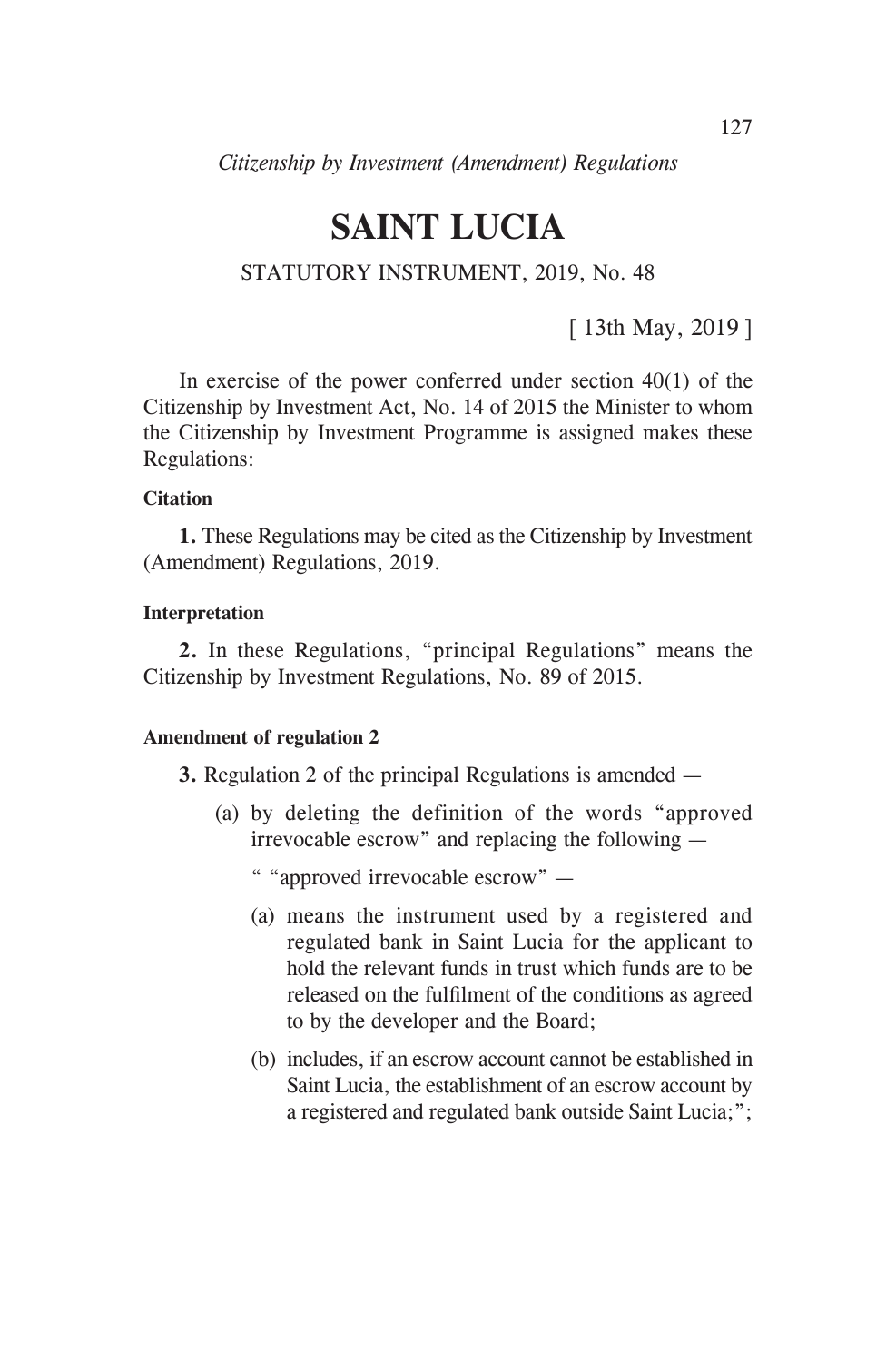- (b) by deleting the definition of the words "approved real estate project" and replacing the following —
	- " "approved real estate project" means a real estate project approved under regulation 10;";
- (c) by deleting the definition of the words "real estate project".

## **Amendment of regulation 10**

**4.** Regulation 10 of the principal Regulations is amended by deleting subregulation (1) and replacing the following —

> "(1) A developer may make an application to the Unit for the approval of the following real estate project as a qualifying investment —

- (a) a high-end branded hotel and resort;
- (b) a high-end boutique; or
- (c) any other project that the Minister, on the recommendation of the Unit and after consultation with Cabinet, considers necessary.".

## **Amendment of Schedule 1**

**5.** Schedule 1 of the principal Regulations is amended —

- (a) by deleting the words "4. Non-refundable processing fees" and replacing the words "4. Non-refundable processing fees (not applicable for an applicant who intends to make an investment in an approved real estate project)";
- (b) by deleting item 5. Non-refundable administration fees (applicable for an approved real estate or enterprise project investment) and its contents and replacing the following —

| 5. Non-refundable administration fees (applicable<br>for an enterprise project investment) |            |  |
|--------------------------------------------------------------------------------------------|------------|--|
| Applicant applying alone                                                                   | US\$50,000 |  |
| Each qualifying dependant<br>(under 18 years of age)                                       | US\$25,000 |  |
| Each qualifying dependant<br>(18 years of age and over)                                    | US\$35,000 |  |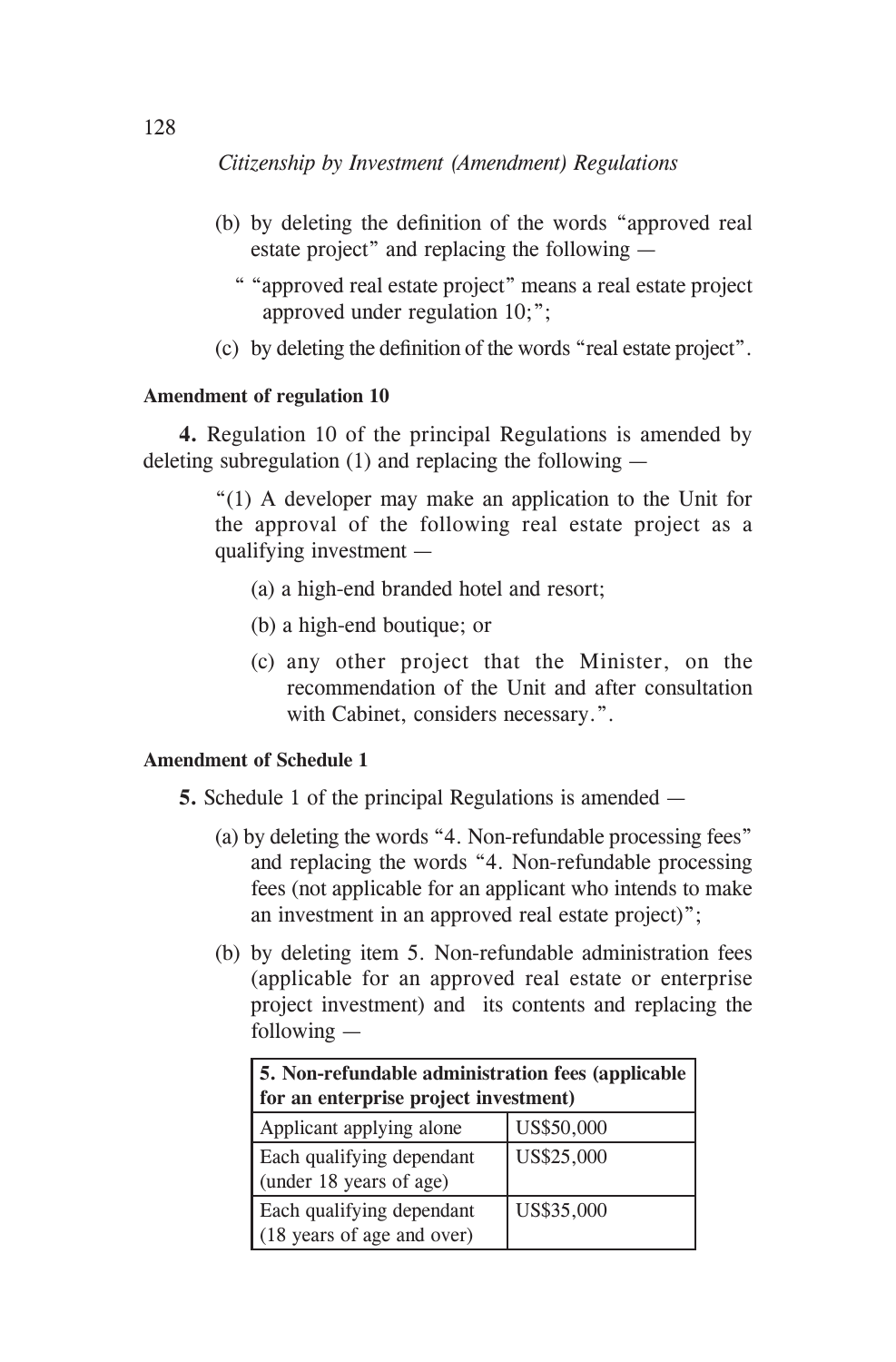| <b>6. Non-refundable administration fees</b><br>(applicable for an approved real estate<br>project) |                                                                                  |  |
|-----------------------------------------------------------------------------------------------------|----------------------------------------------------------------------------------|--|
| Applicant applying alone                                                                            | US\$30,000                                                                       |  |
| Applicant applying with<br>spouse alone                                                             | US\$45,000                                                                       |  |
| Each additional<br>qualifying dependant<br>(under 18 years of age)                                  | US\$5,000                                                                        |  |
| Each additional<br>qualifying dependant (18)<br>years of age and over)                              | US\$10,000                                                                       |  |
| Applicant applying<br>with spouse and more<br>than four qualifying<br>dependants                    | US\$10,000 for<br>each additional<br>qualifying<br>dependant of any<br>$age.$ ". |  |

(c) by inserting immediately after item 5, the following new item  $6 -$ 

## **Amendment of Schedule 2**

**6.** Schedule 2 of the principal Regulations is amended by deleting item 1. Investment in the Saint Lucia National Economic Fund and its contents and replacing the following —

| "1. Investment in the Saint Lucia National<br><b>Economic Fund</b>                                                                                        |             |  |
|-----------------------------------------------------------------------------------------------------------------------------------------------------------|-------------|--|
| On approval of an application by means<br>of an investment in the Saint Lucia National<br>Economic Fund, the following minimum<br>investment is required: |             |  |
| Applicant applying alone                                                                                                                                  | US\$100,000 |  |
| Applicant applying with<br>spouse                                                                                                                         | US\$165,000 |  |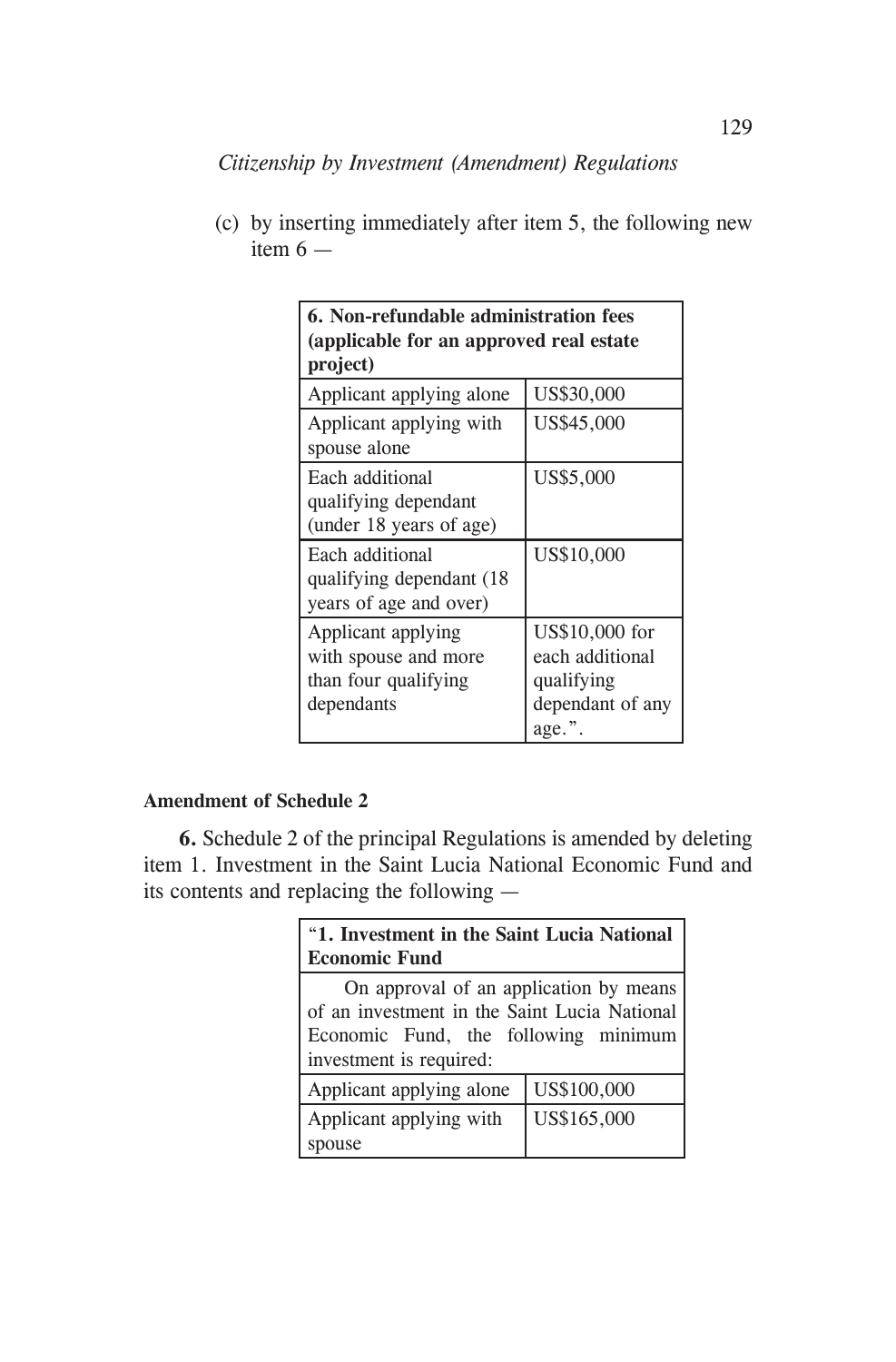| Applicant applying        | US\$190,000 |
|---------------------------|-------------|
| with a spouse and up      |             |
| to two other qualifying   |             |
| dependants                |             |
| Each additional           | US\$25,000  |
| qualifying dependant      |             |
| Spouse of a citizen       | US\$35,000  |
| Qualifying dependants     | US\$25,000  |
| of a citizen other than a | each".      |
| spouse                    |             |

## **Revocation of Schedule 3**

**7.** Schedule 3 of the principal Regulations is revoked.

#### **Amendment of Schedule 5**

- **8.** Schedule 5 of the principal Regulations is amended
	- (a) by deleting Form 10 and replacing the following —

## "**FORM 10**



## CERTIFICATE OF REGISTRATION

 (Citizenship by Investment Act: Sections 30(1) and (2), 36 and 37)

## No.

 INSERT NAME has applied to the Citizenship by Investment Unit to be registered as a citizen of Saint Lucia under section 30(1) or 30(2) of the Citizenship by Investment Act, No. 14 of 2015, alleging the particulars set out below: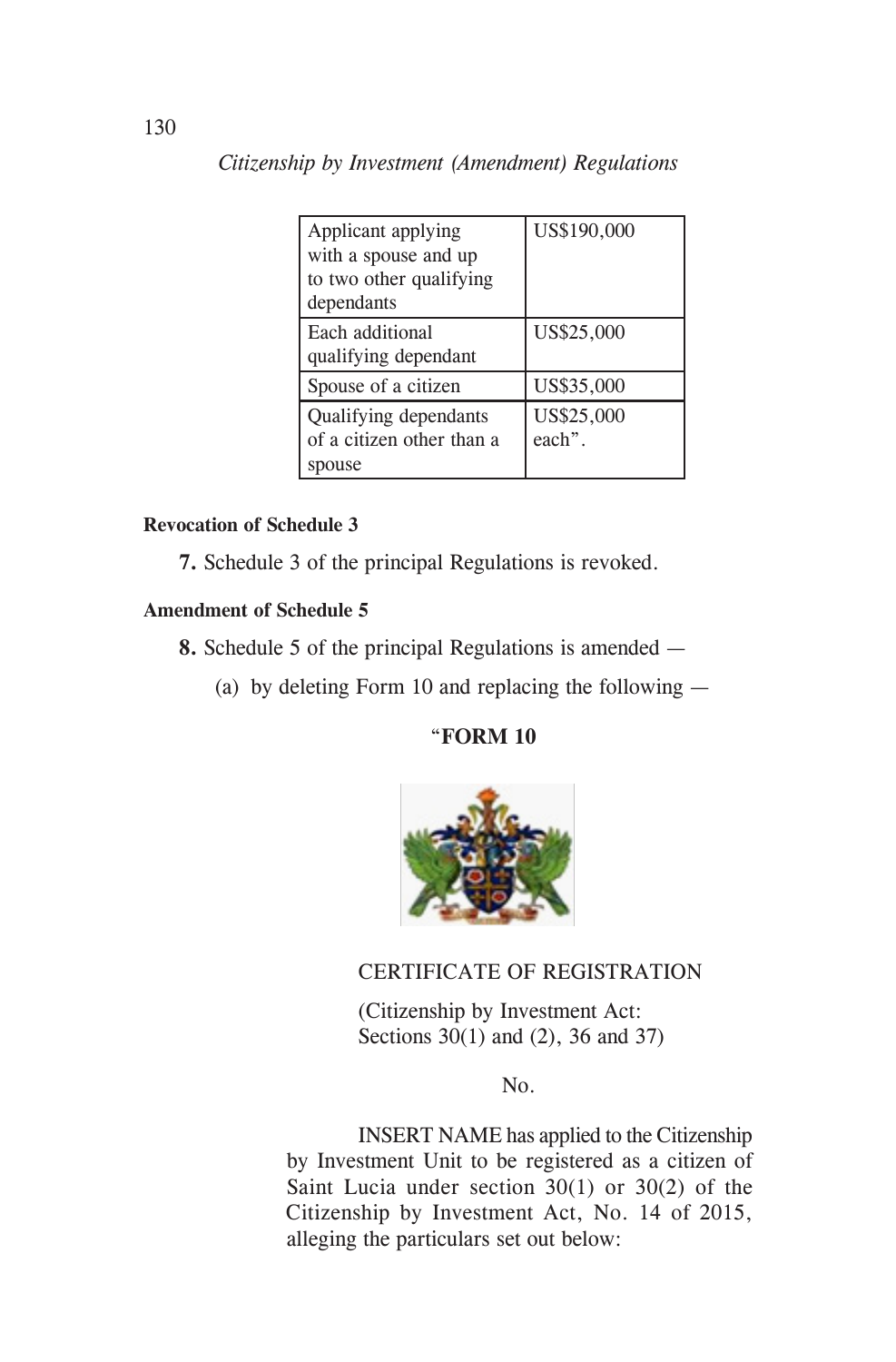INSERT NAME has satisfied \*the Board/the Minister with respect to the requirements laid down in the Citizenship by Investment Act, No. 14 of 2015 for registration as a citizen;

 This is to certify that \*the Board grants the application under section 36 of the Citizenship by Investment Act, No. 14 of 2015 / the Minister grants the request for a review and approves the application for citizenship by investment under section 37 of the Citizenship by Investment Act, No. 14 of 2015 and that INSERT NAME is a citizen of Saint Lucia from the date of this Certificate.

## PARTICULARS OF APPLICANT

#### **PHOTOGRAPH**

Full name:

Address:

Profession or occupation:

Place and date of birth:

Marital status:

 In witness whereof, I have hereunto subscribed my name this ............. day of ........................... 20[ ].

> ............................................. Minister to whom the Citizenship by Investment Programme is assigned.